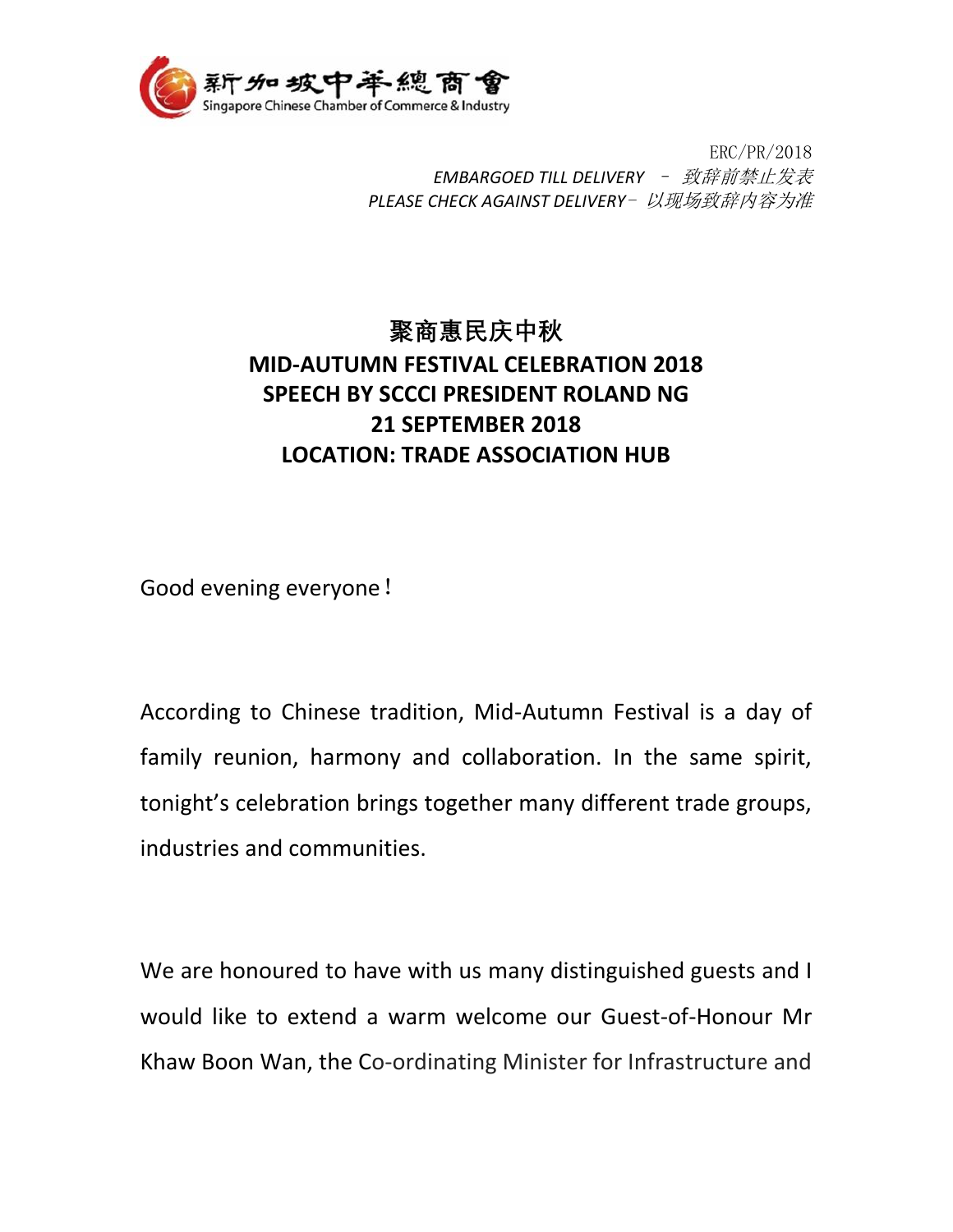

Minister for Transport, our friends from the Diplomatic Corps and members from the various trade associations and business associates from the industries.

This is the first year that our Mid-Autumn Celebration is jointly organised by Chinese Chamber with the South West Community Development Council, JTC, and the 10 Trade Associations housed in the TA Hub. It is an event meant for the business community, our members and residents. We have lined up many interesting activities for you and I hope everyone will have a wonderful time tonight.

Every year we also use this occasion to give away scholarships from the Singapore Chinese Chamber of Commerce Foundation. This year we have 28 Chinese, Malay and Indian recipients from five universities. We are happy to note that in past 50 years or so, SCCCI has supported nearly 2,000 students with this scholarship. Many of the past recipients have joined the "SCCCI Scholars Network" to help us promote the advancement of education.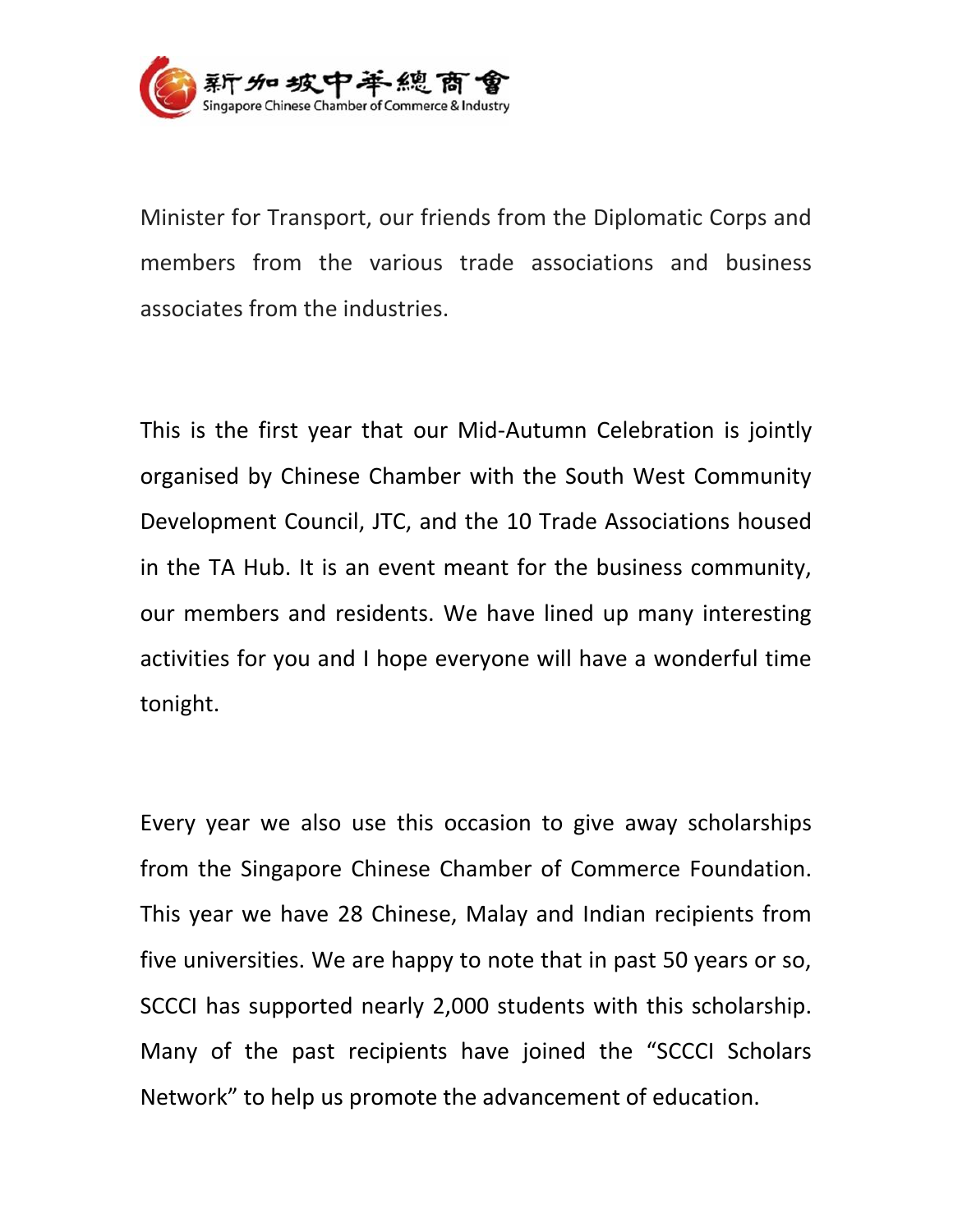

Industry development is also one of SCCCI's main missions. Our Institute of Business provides courses to equip companies with the necessary know-how and competencies. I am happy to announce that our new "China Ready" Business Mandarin series is enabling many trainees on their road to become China experts. Organisations such as SNEF, People's Association and Allen and Gledhill have signed on to the programme. We welcome more to sign up.

Before I continue my speech in Mandarin, let me wish everyone a Happy Mid-Autumn Festival。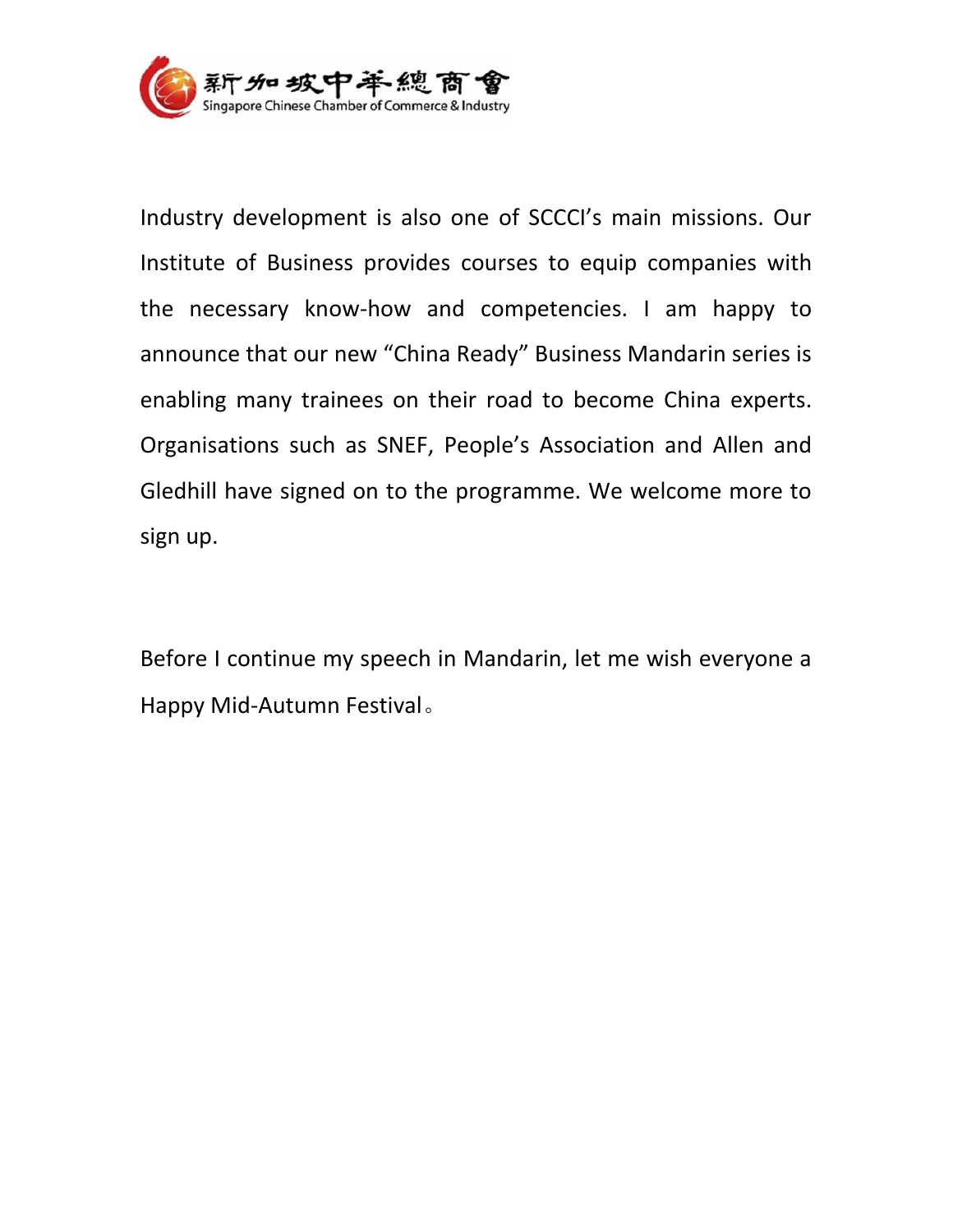

基础建设统筹部长兼交通部长许文远先生 各国外交使节阁下 各位政府部门长官 企业界和文教界的朋友 总商会名誉董事、董事和会员 女士们、先生们:

大家晚上好!

中秋节是花好月圆、阖家团聚的日子,象征着团结、和谐、齐心协 力。按照华人的习俗,每到这个时候,远在异乡的游子都会回家团 聚。今晚,各个族群和我们共同欢庆这个中华传统节日,共享大团 圆的乐趣;我也很高兴,基础建设统筹部长兼交通部长许文远先生, 各国外交使节、各行各业的朋友应邀出席,共聚一堂,聊天赏月。

在过去的一年里,总商会秘书处和近 30 家各行业商团搬进商团中 心后,大家交流互动更加频繁,关系更密切,联办活动次数增加了。 今年是新加坡中华总商会首次联同西南社区发展理事会、裕廊集团 及 10 间进驻商团中心的商业团体为商界、会员与居民们举办中秋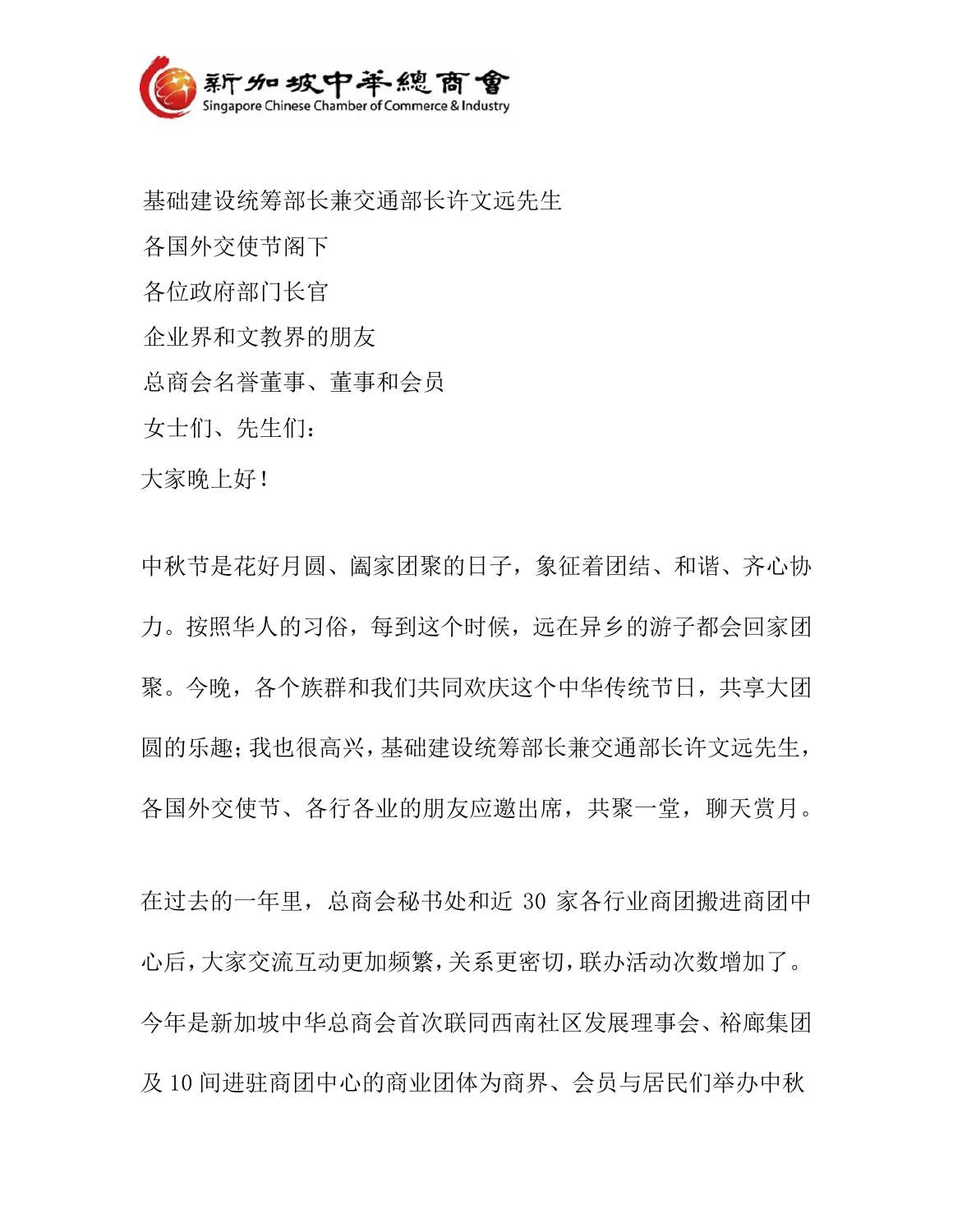

联欢晚会。在这次的联欢晚会上,我们为大家准备了文娱表演、户 外电影欣赏、提灯会、烟火表演等、希望大家度过一个愉快的中秋 夜晚。我代表新加坡中华总商会,欢迎各位贵宾的光临!

回馈社会一直是华商精神的精髓,总商会自成立以来秉持为社会培 育人才与未来栋梁的宗旨,不分种族,扶持家境清寒的优秀学生。 从 1967 年开始,总商会设立奖学金,让来自较低收入家庭的各族优 秀学生顺利升学,并鼓励他们为更美好的将来不断努力前进。每年 的庆祝晚会,我们都借这个佳节举办"中华总商会基金奖学金"颁 奖仪式。

今年,共有 28 名分别在新加坡五所大学就读的华族、马来族和印 度族的学生获颁奖学金。50 多年来,总商会一共支持了将近两千名 奖学金得主完成学业。我们支持教育,最有满足感的是看到长江后 浪推前浪,造就了一代又一代卓越的人才,成为国家和社会不断前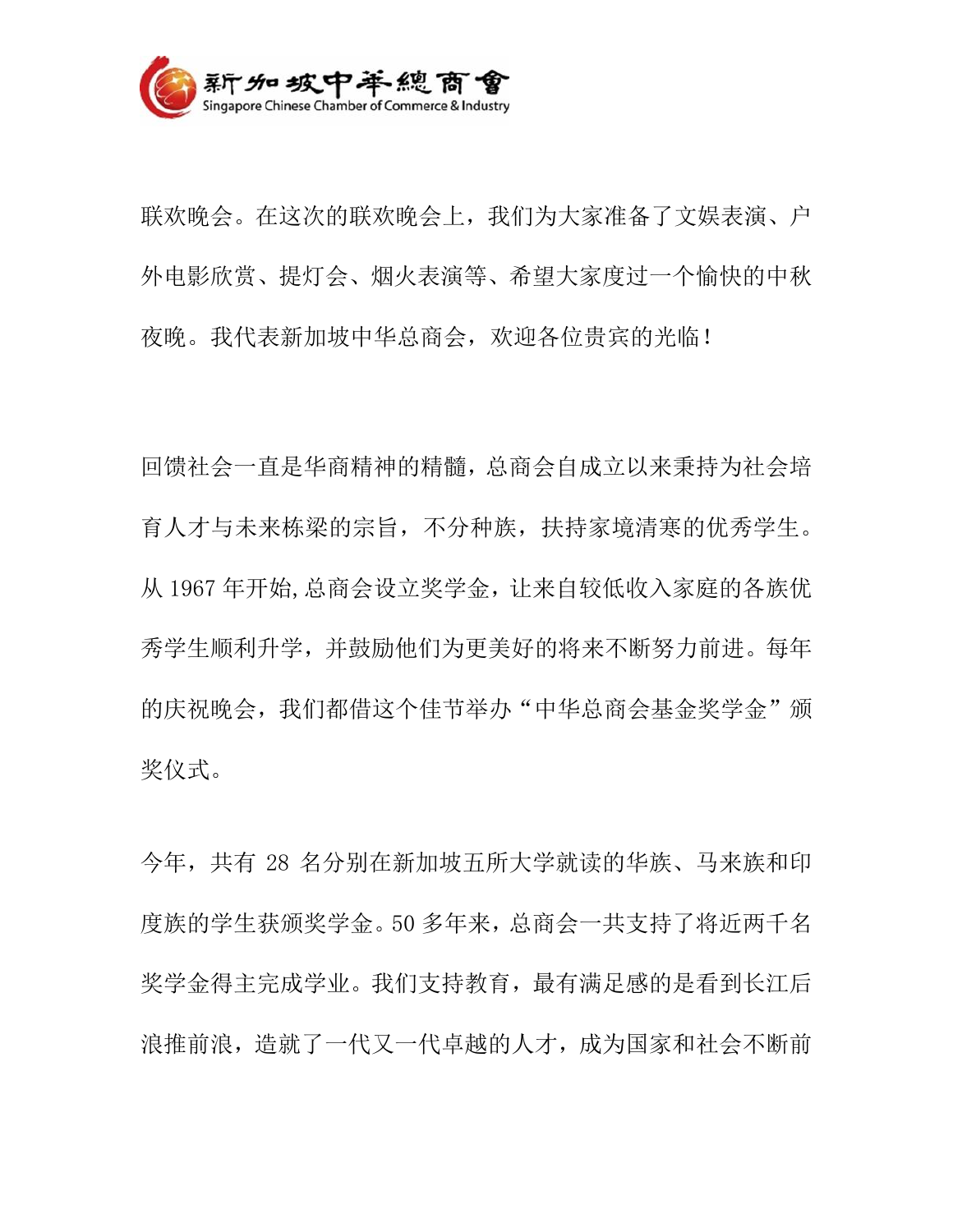

进的一股推动力。我们也非常欣慰,不少杰出的奖学金得主有这般 胸怀和热诚,目前已经参加总商会成立的 "奖学金得主联系网", 和我们一起推动教育发展。

促进我国工商业发展是总商会的宗旨。在知识型经济时代,企业面 对瞬息万变的商业环境,必须不断地吸收新知识。新加坡中华总商 会属下的管理学院承担的使命,就是提供多元化的商业、管理和特 殊技能的专业文凭、证书和短期课程,协助企业掌握必备的知识和 技能。

"中国通"商用华语技能系列的课程,从语言、文化、社会、经济、 战略思维、专业技术等角度培训新加坡的专业人士、经理和执行人 员成为名副其实的"中国通"。将来,这些专业人士、经理和执行 人员可以将学到实际概念和实用技能,在和中国同事、客户、上级 领导及合作伙伴的互动往来中学以致用。目前新加坡全国雇主联合